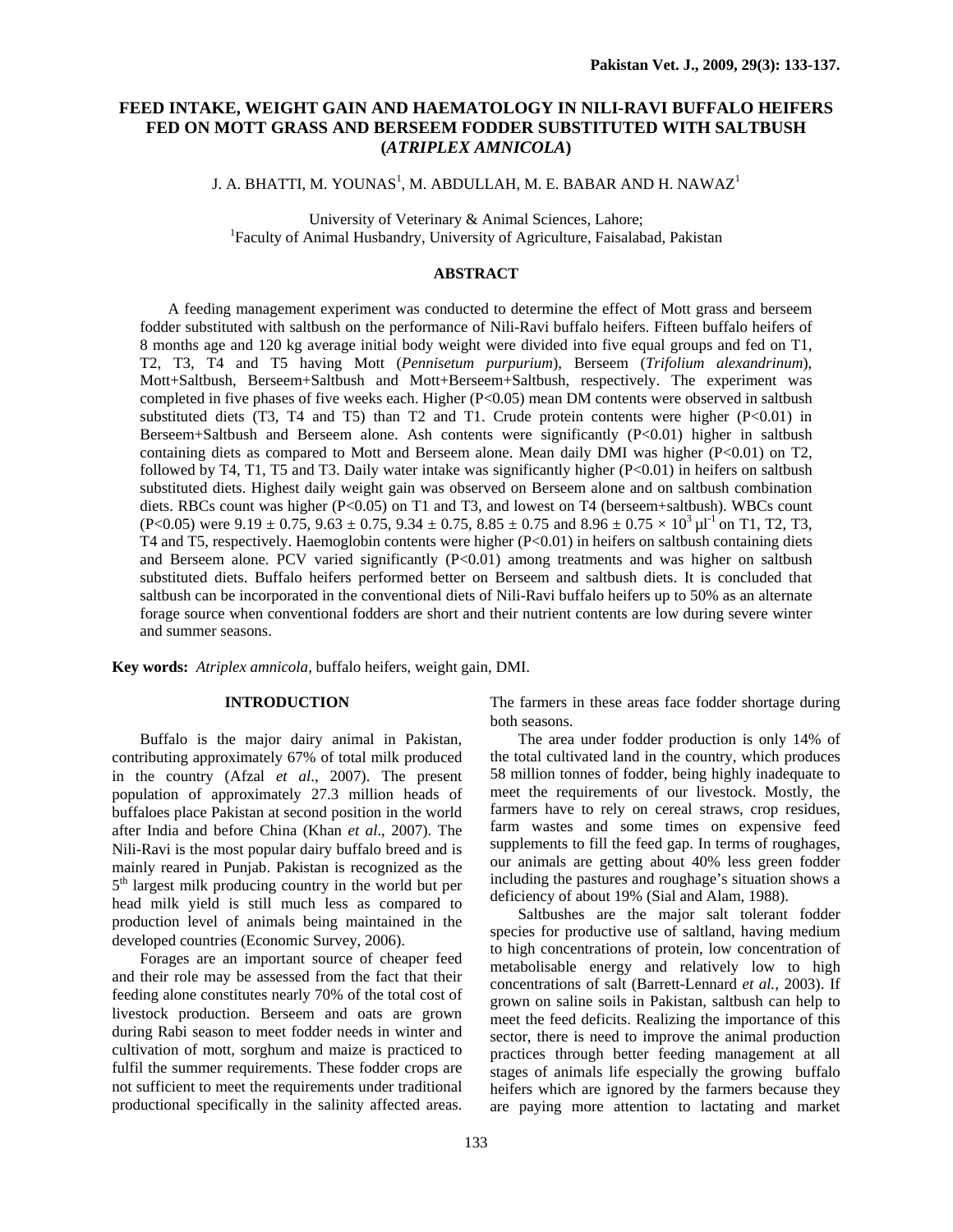buffaloes. Therefore, the present study was conducted to evaluate the saltbush as a substitute in the diets of large ruminants for improved growth performance.

### **MATERIALS AND METHODS**

A feeding experiment was conducted to determine the effect of saltbush (*Atriplex amnicola*) substitution in mott grass (*Pennisetum purpurium*) and Berseem (*Trifolium alexandrinum*) on the performance of Nili-Ravi buffalo heifers. Fifteen buffalo heifers of 8 months age and 120 kg average initial body weight were divided into five equal and housed individually in the conventional tail to tail system. The experiment was conducted for a period of 25 weeks having five phases of five weeks each. The buffalo heifers were provided one week adjustment period and fed on Mott, Berseem, Mott+Saltbush (50:50), Berseem+Saltbush (50:50) and Mott+Berseem+Saltbush (33.3:33.3:33.4) diets designated as T1, T2, T3, T4 and T5, respectively (Table 1). The data on daily dry matter intake, water intake and weekly weight gain were recorded.

Two representative samples were taken from bulk of fresh fodder used for feeding to heifers on different treatments during each period. The samples were analyzed for dry matter, crude protein and ash contents (AOAC, 1990).

The Blood samples were taken in 10cc disposable syringes having added EDTA from each heifer belonging to different treatments three times each during the five phases. The samples were analyzed for RBCs (Schalm *et al*., 1975), WBCs (Coles, 1974), haemoglobin concentration (Benjamin, 1985) and packed cell volume (Bush, 1975).

The data thus collected were averaged on weekly basis and analyzed using Mixed Model Least Squares and Maximum Likelihood computer programme (Harvey, 1990) to perform analysis of variance. Means were compared by Duncan Multiple Range test, where necessary (Duncan, 1955).

### **Table 1: Composition of treatment diets (Mott grass and Berseem fodder substituted with Saltbush) fed to Nili-Ravi buffalo heifers**

|                   | Danoubli) ica to i un ica ei banaro henerb |                        |                        |  |  |  |  |
|-------------------|--------------------------------------------|------------------------|------------------------|--|--|--|--|
| <b>Treatments</b> | DM                                         | CP                     | Ash                    |  |  |  |  |
| Τ1                | $19.10 \pm .626^{\circ}$                   | $08.20 + 0.23^e$       | $09.60 + 0.07^{\circ}$ |  |  |  |  |
| T2                | $18.40 + .626^b$                           | $16.80 + 0.23a$        | $09.50 + 0.07^{\circ}$ |  |  |  |  |
| ፐ3                | $22.50 \pm .626^{\text{a}}$                | $08.60 + 0.23^d$       | $13.20 + 0.07a$        |  |  |  |  |
| T4                | $22.40 + .626$ <sup>a</sup>                | $13.80 + 0.23^b$       | $13.20 + 0.07a$        |  |  |  |  |
| Τ5                | $21.40 + .626^{\text{a}}$                  | $11.50 + 0.23^{\circ}$ | $11.75 + 0.07^b$       |  |  |  |  |

Values with different superscripts within a column differ significantly  $(P<0.05)$ .

### **RESULTS AND DISCUSSION**

#### **Feed composition**

Mean dry matter (DM) contents were highest in T3, followed by T4, T5, T1 and T2 (Table 1). DM contents were higher in the saltbush containing diets (T3, T4 and T5) compared to diets containing Mott or Berseem alone (Table 1). High DM as observed in the study were comfirmed by the Pichard *et al.* (1988), who reported high (35-55%) dry matter content of green leaves of 13 species of trees and shrubs.

Crude protein (CP) contents of T1, T2, T3, T4 and T5 diets were  $8.20 \pm 0.23$ ,  $16.80 \pm 0.23$ ,  $8.60 \pm 0.23$ , 13.80 ± 0.23 and 11.50 ± 0.23%, respectively. Significant (P<0.01) difference was observed between treatments (Table 1). The CP content of whole dried plants ranged from 6.6% in *A. Amnicola* to 9.2% in *A. Vesicaria* grown in Western Australia (Malcolm *et al.,* 1988). Diets with shrub pasture containd more CP than those with grass pastures and *A. canescens* (10% CP) was recommended for rangeland improvement by Otsyina and Mckell (1986). Bhattacharya (1989) reported that *A. Halimus* cuttings contained 18% CP on DM basis.

Ash contents were significantly  $(P<0.01)$  higher in saltbush containing diets as compared to Mott (T1) and Berseem alone (T2), as shown in Table 1. The present study indicated higher ash contents in the saltbush containing diets as compared to conventional fodder diets especially Mott. Gihad (1993) found high ash content of saltbush (20 to 38 %) and up to 10% NaCl in saltbush. Guevara *et al*. (2005) compared saltbush and alfalfa hay and reported mean values of ash as 25.3 and CP 13.6%, respectively.

## **Dry matter intake**

The highest DMI was observed for T2 having Berseem fodder alone, followed by T4 (Berseem+Saltbush), T1 (Mott grass alone), T5 (combination of three fodders) and the lowest on T3 having Mott+Saltbush (Table 2). Analysis of variance showed a significant (P<0.01) difference between treatments (Table 2). Gupta *et al.* (1983) reported higher dry matter intake in lactating Murrah buffaloes when given choice to have more than one feeds.

Present results clearly indicate significant effect of type of fodder and combination of forages on DMI. Combination of forages up to fifty fifty (50:50) basis seems desireable as far as DMI was concerned. Abu-Zanat (2005) suggested inclusion of *Atriplex nummularia* in the diet up to 50% with no adverse effect on DMI.

In buffalo heifers, daily DMI was comparatively less on saltbush substituted diets than on Berseem and Mott alone, which may be due to higher salt contents in the saltbush. Riaz *et al.* (1994) reported significant decrease in feed intake with the increase in the level of *Atriplex amnicola,* feeding alone or in combination with the conventional forage (Sudex) in Teddy goats. Depressed feed intake was also found at high salt intakes by grazing ruminants (Masters *et al.*, 2006). High intakes of salt led to decreased feed intake by about 20 to 30% (Gihad, 1993).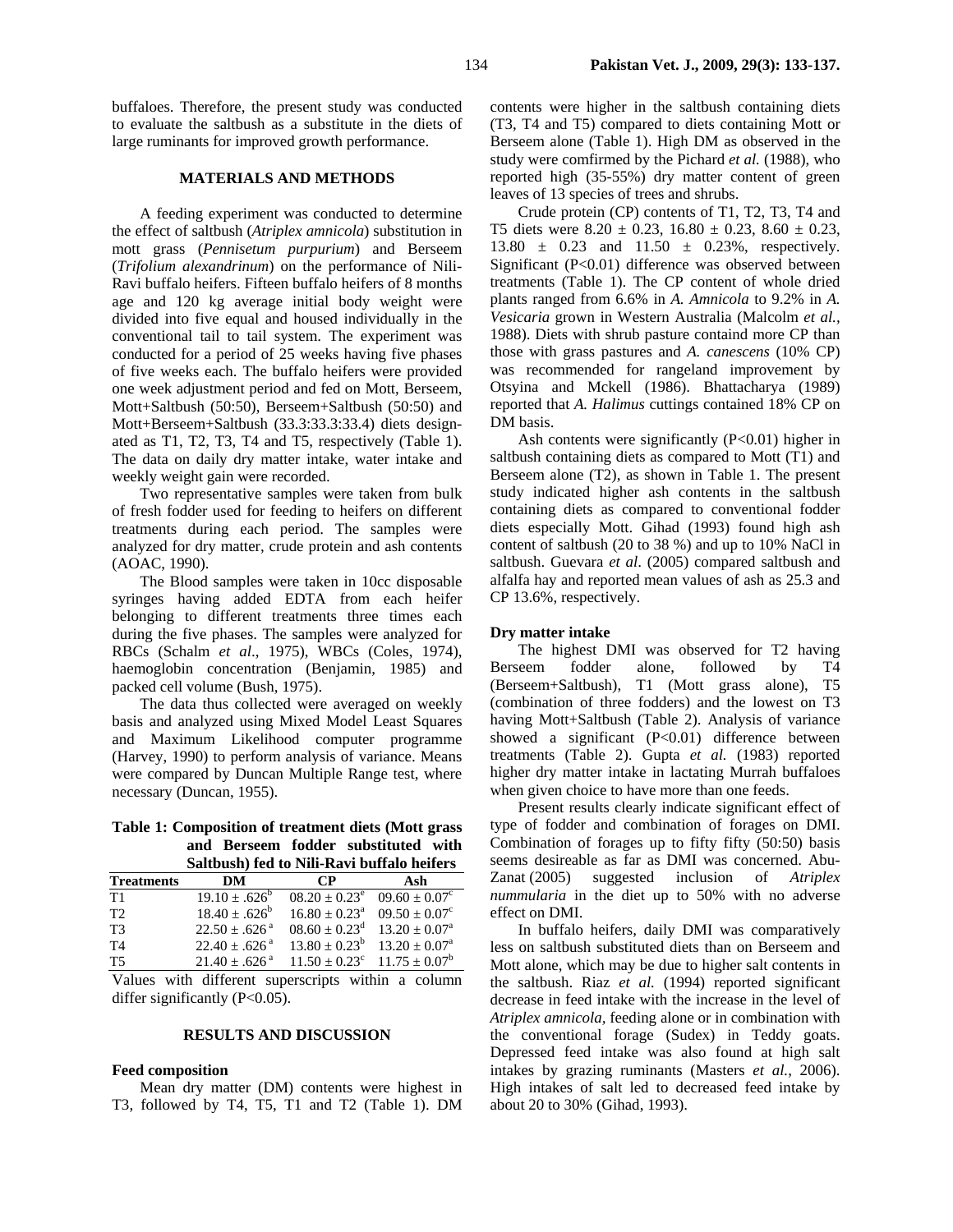| <b>Variables</b>           |                              |                          | <b>Treatments</b>        |                         |                            |
|----------------------------|------------------------------|--------------------------|--------------------------|-------------------------|----------------------------|
|                            | Т1                           | <b>T2</b>                | T3                       | Т4                      | <b>T5</b>                  |
| DMI/day (kg)               | $3.03 \pm 0.12^b$            | $3.23 + 0.12^a$          | $2.65 + 0.12^d$          | $3.08 \pm 0.12^b$       | $2.76 \pm 0.12^{\circ}$    |
| Daily WI (lit)             | $6.85 \pm 0.26$ <sup>d</sup> | $6.71 \pm 0.26^{\rm d}$  | $11.52 \pm 0.26^a$       | $11.28 \pm 0.26^b$      | $9.65 \pm 0.26^{\circ}$    |
| Daily weight gain (kg)     | $0.22 \pm 0.01^{\circ}$      | $0.43 \pm 0.01^{\circ}$  | $0.20 \pm 0.01^{\rm bc}$ | $0.24 \pm 0.01^b$       | $0.30 \pm 0.01^b$          |
| RBCs $(10^6 \mu l^{-1})$   | $5.32 \pm 0.05^{\text{a}}$   | $5.14 \pm 0.05^{\rm b}$  | $5.28 \pm 0.05^{\circ}$  | $4.97 \pm 0.05^{\circ}$ | $5.21 \pm 0.05^{\rm b}$    |
| WBCs $(10^3 \,\mu l^{-1})$ | $9.19 \pm 0.75^{\rm b}$      | $9.63 \pm 0.75^{\circ}$  | $9.34 \pm 0.75^{ab}$     | $8.85 \pm 0.75^{\circ}$ | $8.96 \pm 0.75^{\circ}$    |
| Haemoglobin $(g-dl)$       | $8.49 \pm 0.05^{\rm d}$      | $8.87 \pm 0.05^{\circ}$  | $8.69 \pm 0.05^{\circ}$  | $8.64 \pm 0.05^{\circ}$ | $9.01 \pm 0.05^{\text{a}}$ |
| $PCV$ $(\% )$              | $29.67 \pm 0.75^{\rm b}$     | $26.93 \pm 0.75^{\circ}$ | $28.47 \pm 0.75^{\circ}$ | $28.6 \pm 0.75^{\circ}$ | $30.07 \pm 0.75^{\circ}$   |

**Table 2: DMI, water intake, weight gain and haematology in buffalo heifers fed on Mott grass and Berseem fodder substituted with Saltbush** 

Values with different superscripts within a row differ significantly (P<0.05).

 $DMI = Dy$  matter intake;  $WI = Water$  intake;  $RBCs = Red$  blood cells;  $WBCs = White$  blood cells;  $PCV = Packed$ cell volume

### **Water intake**

The highest water intake (WI) was observed on T3 (Mott+Saltbush), followed by T4 having Berseem+ Saltbush, T5 containing Mott+Berseem+Saltbush, T1 (Mott alone), and T2 having Berseem alone (Table 2). Daily WI was higher in heifers on saltbush substituted diets and lower on Mott and Berseem alone. Highly significant (P<0.01) difference was observed in WI between treatments (Table 2).

The results indicate higher daily intake of water in heifers fed on saltbush substituted diets compared to conventional fodder alone. These findings are supported by Garg and Nangia (1993), who reported increased voluntary water intake in saltfed (200 g/d) buffaloes. Riaz *et al*. (1994) also observed significant (P<0.01) difference in WI on *Atriplex amnicola* alone and in combination with the Sudex in Teddy goats. Similar findings in sheep having high concentration of salt in saltbush diets were reported by Grice and Muir (1988).

### **Daily weight gain**

The highest  $(0.43 \pm 0.01 \text{ kg})$  daily weight gain (DWG) was observed in heifers fed on Berseem alone (T2), followed by Mott+Berseem+Saltbush (T5), Berseem+Saltbush (T4), Mott alone (T1) and Mott+Saltbush (T3). Comparatively higher DWG was observed on Berseem alone and Berseem in combination with saltbush and lower on Mott alone and Mott+saltbush. The heifers on Mott+Berseem+saltbush (T5) diet also performed better than T1, T3 and T4 (Table 2).

Abu-Zanat (2005) observed findings similar to those of the present study wherein 50% saltbush substitution was made in the conventional forages. He reported significant (P<0.01) effect of forage type on growth rate of Awassi lambs. Lambs fed alfalfa hay diet showed higher growth rate compared to those given the diets containing different proportions (25, 50 and 75 %) of *Atriplex nummularia* or *Atriplex halimus* mixed with alfalfa hay. Treatments had significant (P<0.05) effect on live weight changes of lambs. The results of this study regarding lower weight gain in heifers on saltbush substituted diets are partially in line with those reported by Parthasarathy *et al*. (1983).

Some workers reported contrary findings, which may be due to high concentration of salt in the saltbush diets and observed loss of live weight at high concentration of salt in saltbush (*A. vesicaria)* diets (Grice and Muir, 1988). Significant (P<0.01) decrease in weight gain was reported with the increase in level of Atriplex in Teddy goats offered 100% *Atriplex amnicola* diets (Riaz *et al*., 1994). Masters *et al.* (2005) also observed significantly decreased live weight gain in weaner wethers with increasing sodium in the diet either as a direct effect or through an interaction with potassium.

### **Haematology**

Red blood cells (RBCs) count in heifers was higher on T1 (Mott) and T3 (Mott+saltbush) diets. Significantly (P<0.05) lower RBCs count was observed on T4 (Berseem+saltbush), T2 (Berseem alone) and T5 as compared to other treatments (Table 2). White blood cells (WBCs) counts in heifers given corresponding treatments were  $9.19 \pm 0.75$ ,  $9.63 \pm 0.75$ ,  $9.34 \pm 0.75$ , 8.85  $\pm$  0.75 and 8.96  $\pm$  0.75  $\times$  10<sup>3</sup> µl<sup>-1</sup>. Haemoglobin contents in heifers were highest on T5, followed by T2, T3, T4 and T1 (Table 2). Packed cell volume (PCV) in heifers fed on T1, T2, T3, T4 and T5 was  $29.67 \pm 0.75$ ,  $26.93 \pm 0.75$ ,  $28.47 \pm 0.75$ ,  $28.60 \pm 0.75$  and  $30.07 \pm 0.75$ 0.75%, respectively. Significant differences in RBCs (P<0.05), WBCs (P<0.05), haemoglobin (P<0.01) and PCV (P<0.01) were observed between treatments (Table 2).

These findings are in line with the results reported by Pradhan and Sastry (1989), who found significant differences in buffaloes in haematocrit/PCV, haemoglobin betwen crops and climatic periods. Ezequiel *et al*. (1989) observed significantly low erythrocyte count with 80% maize silage and blood haematocrit was significantly higher than with 40%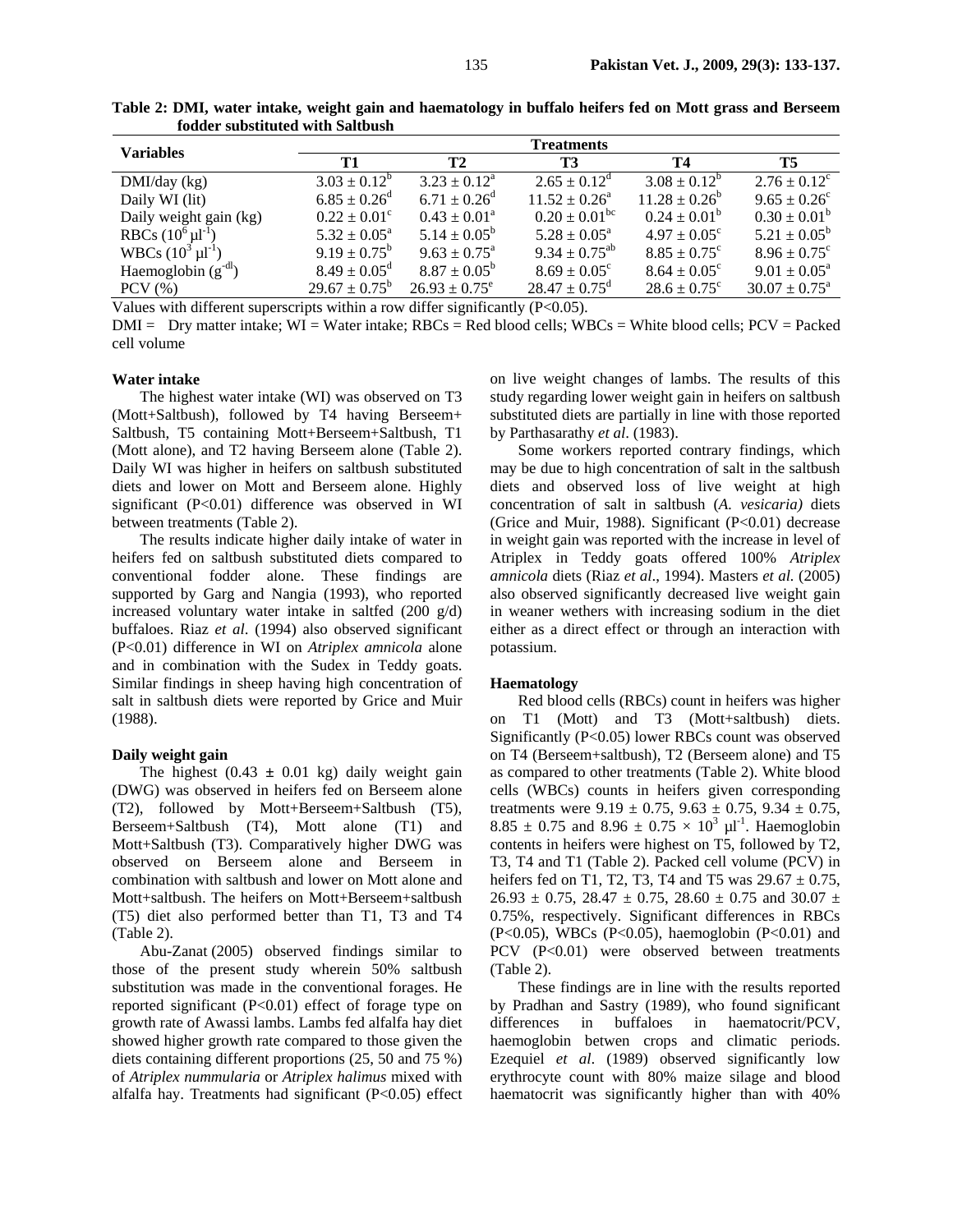Napier hay for Holsteins. The findings of Gill *et al.* (1994) were contrary to those of the present study. They reported that mean values for haemoglobin, erythrocyte count and PCV were non significantly different among five different feeding regimes of Sudex and Atriplex alone and with different proportions. Contrasting results were also reported by Matras *et al*. (1992), who found that diet had no influence on haematocrit and haemoglobin in ewes.

### **Conclusions**

The Nili-Ravi buffalo heifers showed comparable intake and gain on diets having conventional fodders substituted with saltbush, especially the performance of heifers was comparatively better on berseem and saltbush combination diets (berseem+saltbush and berseem+mott+saltbush). Saltbush can be incorporated in the conventional diets of heifers to maintain daily intake and growth performance during feed scarcity periods when conventional fodders are short and their nutrient contents are low.

### **REFERENCES**

- Abu-Zanat, M. M. W., 2005. Voluntary intake and digestibility of saltbush by sheep. Asian Austr. J. Anim. Sci., 18(2): 214-220.
- Afzal, M., M. Anwar and M. A. Mirza, 2007. Some factors affecting milk yield and lactation length in Nili-Ravi buffaloes. Pakistan Vet. J., 27: 113-117.
- AOAC, 1990. Association of Analytical Chemists, Official Methods of Analysis of the Association of Analytical Chemists, 13th Ed., Washington, DC, USA.
- Barrett-Lennard, E. G., C. V. Malcolm and A. Bathgate, 2003. Saltland Pastures in Australia- a practical guide. 2<sup>nd</sup> Ed., Land and Water, Bradon, Australia.
- Benjamin, M. M., 1985. Outline of Veterinary Clinical Pathology. 3rd Ed., Iowa State Univ. Press, Ames. Iowa, USA.
- Bhattacharya, A. N., 1989. Nutrient utilization of A*ccacia haloxylon* and A*triplex* species by Najdi sheep. J. Range Mgt., 42(1): 28-31.
- Bush, B. M., 1975. Veterinary Laboratory Manual. William Heinemann Medical Books Ltd. The Greshman Press, London, UK.
- Coles, E. H., 1974. Veterinary Clinical Pathology, 3rd Ed., W. B. Saunders Co., Philadelphia, USA.
- Duncan, D. B., 1955. Multiple range and multiple Ftests. Biometrics, 11: 1-42.
- Economic Survey, 2006. Economic Survey of Pakistan. Economic Advisor's Wing, Islamabad, Pakistan.
- Ezequiel, P. A., C. A. A. Torres, J. F. C. De-Silva, A. C. G. De-Castro, F. A. Fonseca, R. M. Cardoso and J. M. B. Ezequiel, 1989. Tri-iodothyronine, thryoxine and glucose concentrations in plasma of cattle on different diets. Revista da Sociedade

Brasileira de Zootecnia, 18: 375-383 (Nutr. Abstr. Rev., 1991, 061-02722).

- Garg, S. L. and O. P. Nangia, 1993. Dietary effect of inclusion of sodium chloride on dilution rate and rumen fermentation in buffaloes. Indian J. Anim. Sci., 63: 309-317.
- Gill, A. A., M. Riaz, S. H. Hanjra, R. A. Gill and A. Iqbal, 1994. Haematological picture of Teddy goats as affected by atriplex feeding. Pakistan J. Agri. Sci., 31: 313-317.
- Gihad, E. A., 1993. Utilization of high salinity tolerant plants and saline water by desert animals. Proceed. first ASWAS Conference, Al-Ain, United Arab Emirates, 443-447.
- Grice, A. C. and S. J. Muir, 1988. Biology and management of saltbush and other chenopods. A review of current Australian literature on chenopods with emphasis on features of agriculture significance. Division of Agric. Services, NSW, Australia.
- Guevara, J. C., L. I. Allegretti, J. A. Paez, O. R. Estevez, H. N. Le-Houerou and J. H. Silva, 2005. Yield, nutritional value and economic benefits of *Atriplex nummularia* plantation in marginal dry land areas for conventional forage crops. Arid Land Res. Mgt., 19(4): 327–340.
- Gupta, P. C., S. Kripal, G. P. Lodhi, L. R. Gupta and D. P. Sharda, 1983. Effect of feeding lucerne and berseem on the milk yield, efficiency of utilization of nutrients and cost of production in Murrah buffaloes. Indian J. Anim. Sci., 53: 1181-1185.
- Harvey, W. R., 1990. User's Guide for LSMLMW (PC–Version) Mixed Model Least Squares and Maximum Likelihood Computer Program, Ohio State Univ., Ohio, USA.
- Khan, M. S., N. Ahmad and M. A. Khan, 2007. Genetic resources and diversity in dairy buffaloes of Pakistan. Pakistan Vet. J., 27: 201-207.
- Malcolm, C. V., A. J. Clarke, M. F. D. Antuono and T. C. Swan, 1988. Effects of plant spacing and soil conditions on the growth of five Atriplex species. Agri. Eco. Ent., 21: 265-279.
- Masters, D. G., J. R. Allan, A. D. Robyn, L. P. Kelly and C. N. Hayley, 2005. Feed intake and production in sheep fed diets high in sodium and potassium. Aust. J. Agri. Res., 56(5): 427- 434.
- Masters D. G., N. Edwards, M. Sillence, A. Avery, D. Revell, M. Friend, P. Sanford, G. Saul, C. Beverly and J. Young, 2006. The role of livestock in the management of dryland salinity. Aust. J. Exp. Agri., 46(7): 733- 741.
- Matras, J., W. Bojarczyk, K. Rozaniecka, J. Wojtasik and S. Wojcik, 1992. The influence of faba bean (*Vicia faba*) supplement on nitrogen utilization, digestibility and blood indicators of ewes. Zootechnica, 10: 245-251.